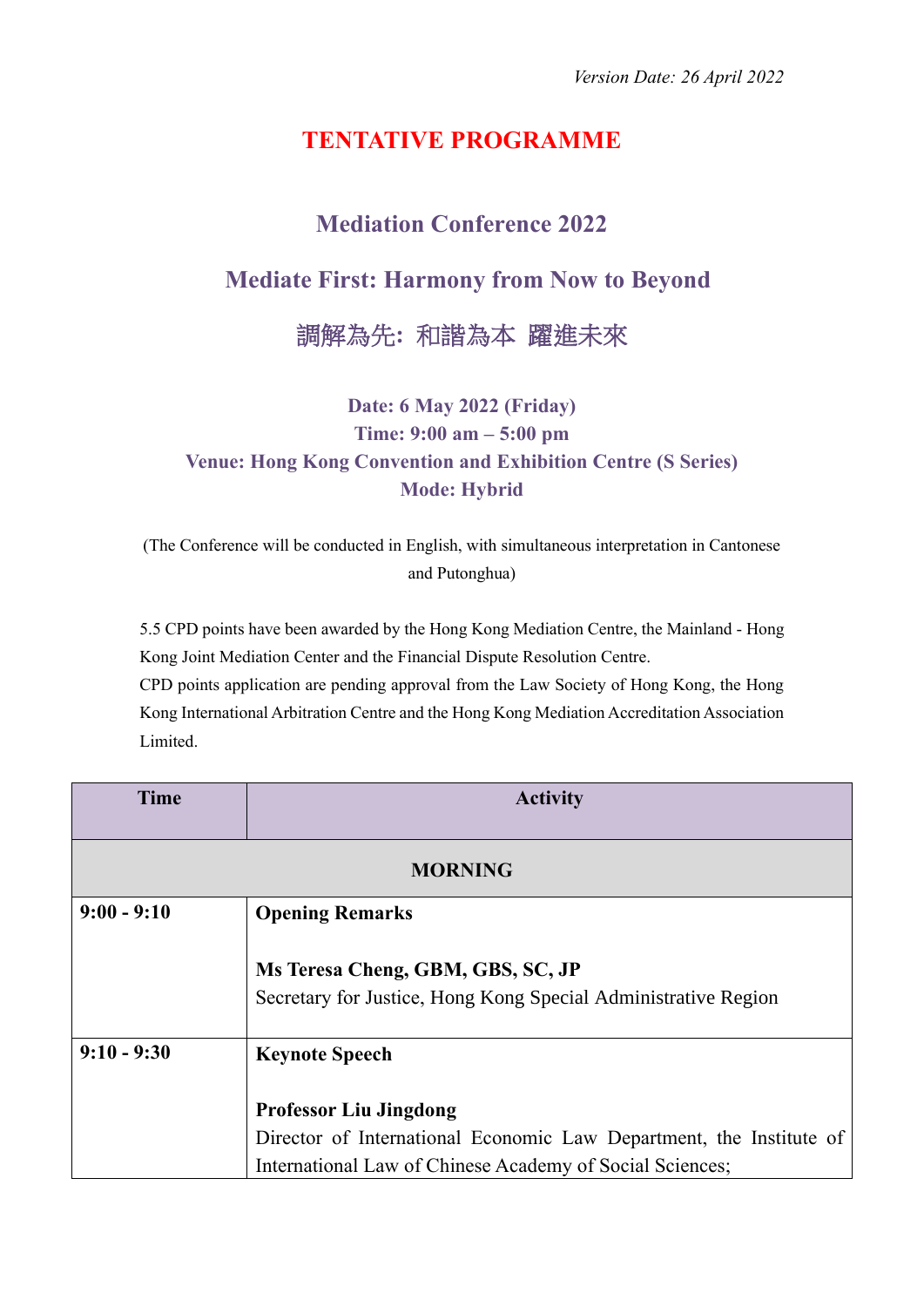|                 | Vice-Chairman of Commercial Mediation Center of China Chamber Of           |
|-----------------|----------------------------------------------------------------------------|
|                 | International Commerce; Member of the China International Commercial       |
|                 | Court Expert Committee, the Supreme People's Court of China                |
|                 |                                                                            |
| $9:30 - 11:00$  | Panel Session 1: Cross-boundary Family Disputes: the Potential of          |
|                 | Reciprocal Recognition and Enforcement of Family Mediated                  |
|                 | <b>Settlement Agreements in GBA</b>                                        |
|                 |                                                                            |
|                 | Family disputes involve emotions and personal relationships; mediation,    |
|                 | rather than litigation, may come to help to resolve the disputes amicably. |
|                 | This panel will discuss the mechanism under the new Mainland               |
|                 | Judgments in Matrimonial and Family Cases (Reciprocal Recognition          |
|                 | and Enforcement) Ordinance and in the light thereof, explore how a         |
|                 | reciprocal recognition and enforcement mechanism for family mediated       |
|                 | settlement agreements may come into place in the Greater Bay Area.         |
|                 |                                                                            |
|                 | <b>Moderator:</b>                                                          |
|                 |                                                                            |
|                 | <b>Mr Norris Yang</b>                                                      |
|                 | Senior Consultant and Founder, Yang Chan & Jamison LLP, Hong Kong          |
|                 | (associated with Deloitte Legal); Chairman, Communications and             |
|                 | Publicity Committee, Hong Kong Mediation Accreditation Association         |
|                 | Limited; Chairman, International Negotiation Mediation Society Macau;      |
|                 | Executive Director, ADR International Limited                              |
|                 | <b>Speakers:</b>                                                           |
|                 | <b>Mr Eugene Yim</b>                                                       |
|                 | Barrister, Bernacchi Chambers                                              |
|                 |                                                                            |
|                 | <b>Ms Sherlynn Chan</b>                                                    |
|                 | Partner, Messrs. Deacons                                                   |
|                 |                                                                            |
|                 | <b>Ms LIU Yang</b>                                                         |
|                 | Senior Partner, Unitop Law Firm                                            |
| $11:00 - 11:15$ |                                                                            |
|                 | Q&A                                                                        |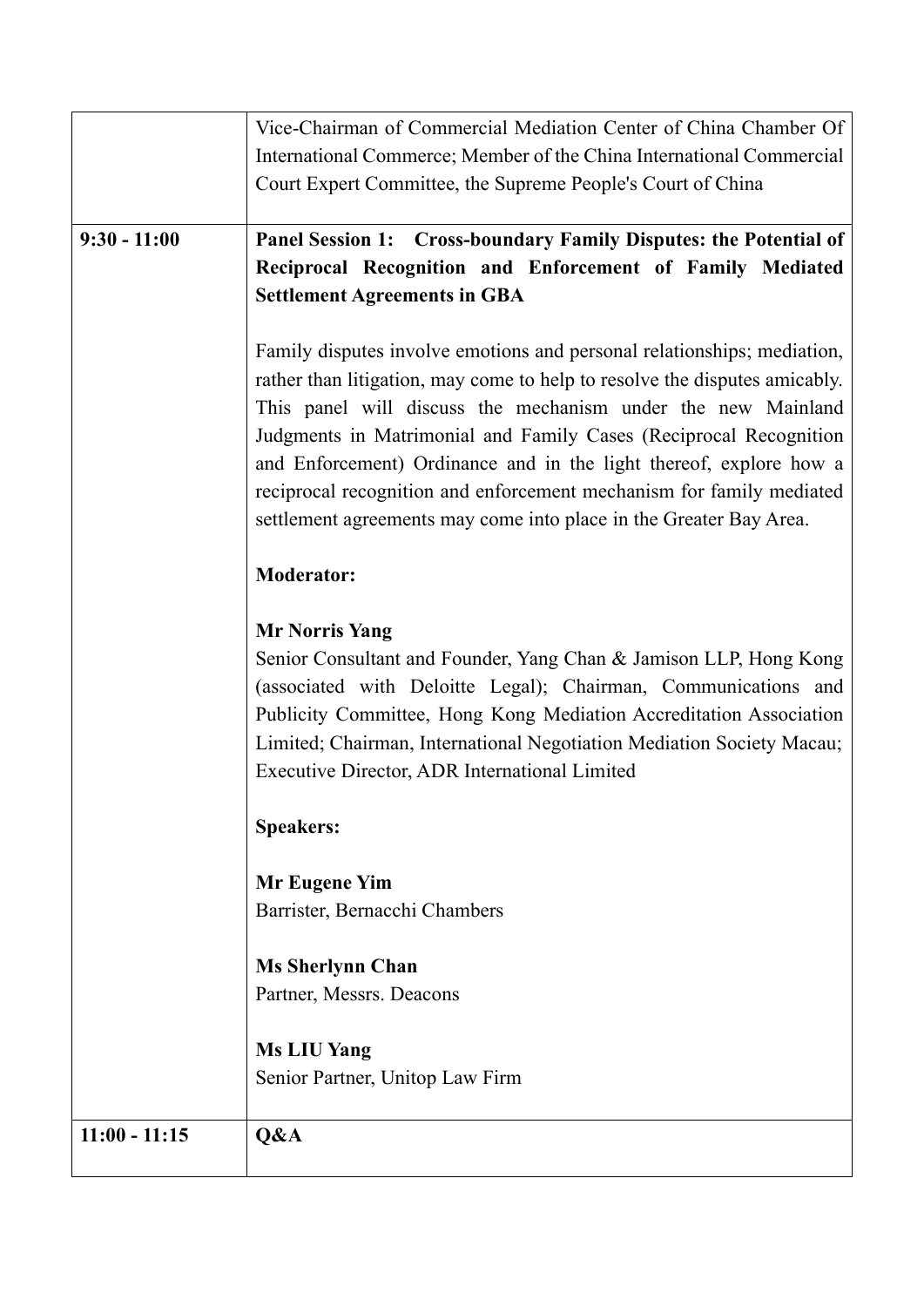| $11:15 - 11:30$  | <b>Morning Break</b>                                                                                                                                                                                                                                                                                                                                                                                                                                                                |  |
|------------------|-------------------------------------------------------------------------------------------------------------------------------------------------------------------------------------------------------------------------------------------------------------------------------------------------------------------------------------------------------------------------------------------------------------------------------------------------------------------------------------|--|
| $11:30 - 12:30$  | <b>Panel Session 2: Mediating Disputes during Covid-19</b>                                                                                                                                                                                                                                                                                                                                                                                                                          |  |
|                  | Covid-19 may seem to have slowed down our life. However, disputes<br>do not stop because of Covid-19. Under this new norm, novel disputes<br>of different kinds and values arise on a daily basis. This panel will<br>explore why mediation is the best way to solve Covid-19 related disputes,<br>from high value disputes under the CEPA mediation mechanism to lower<br>value disputes that could fit into the specific dispute resolution schemes<br>offered by FDRC and eBRAM. |  |
|                  | <b>Moderator:</b>                                                                                                                                                                                                                                                                                                                                                                                                                                                                   |  |
|                  | Mr Adrian Lai<br>Deputy Secretary-General, Asian Academy of International Law                                                                                                                                                                                                                                                                                                                                                                                                       |  |
|                  | <b>Speakers:</b>                                                                                                                                                                                                                                                                                                                                                                                                                                                                    |  |
|                  | <b>Mr Ronald Sum</b><br>Partner, Head of Dispute Resolution (Asia), Addleshaw Goddard (Hong<br>Kong) LLP; Council Member of the Law Society of Hong Kong                                                                                                                                                                                                                                                                                                                            |  |
|                  | Mr Dieter Yih, JP<br>Chairman of the Financial Dispute Resolution Centre<br>Partner, Messrs Kwok Yih & Chan                                                                                                                                                                                                                                                                                                                                                                         |  |
|                  | Ms Pui-Ki Emmanuelle Ta<br>Chief Executive Officer,<br>eBRAM International Online Dispute Resolution Centre                                                                                                                                                                                                                                                                                                                                                                         |  |
| $12:30 - 12:40$  | Q&A                                                                                                                                                                                                                                                                                                                                                                                                                                                                                 |  |
| <b>AFTERNOON</b> |                                                                                                                                                                                                                                                                                                                                                                                                                                                                                     |  |
| $14:30 - 16:30$  | Panel Session 3: Metaverse: Happily Ever After or a Dangerous<br>Start?                                                                                                                                                                                                                                                                                                                                                                                                             |  |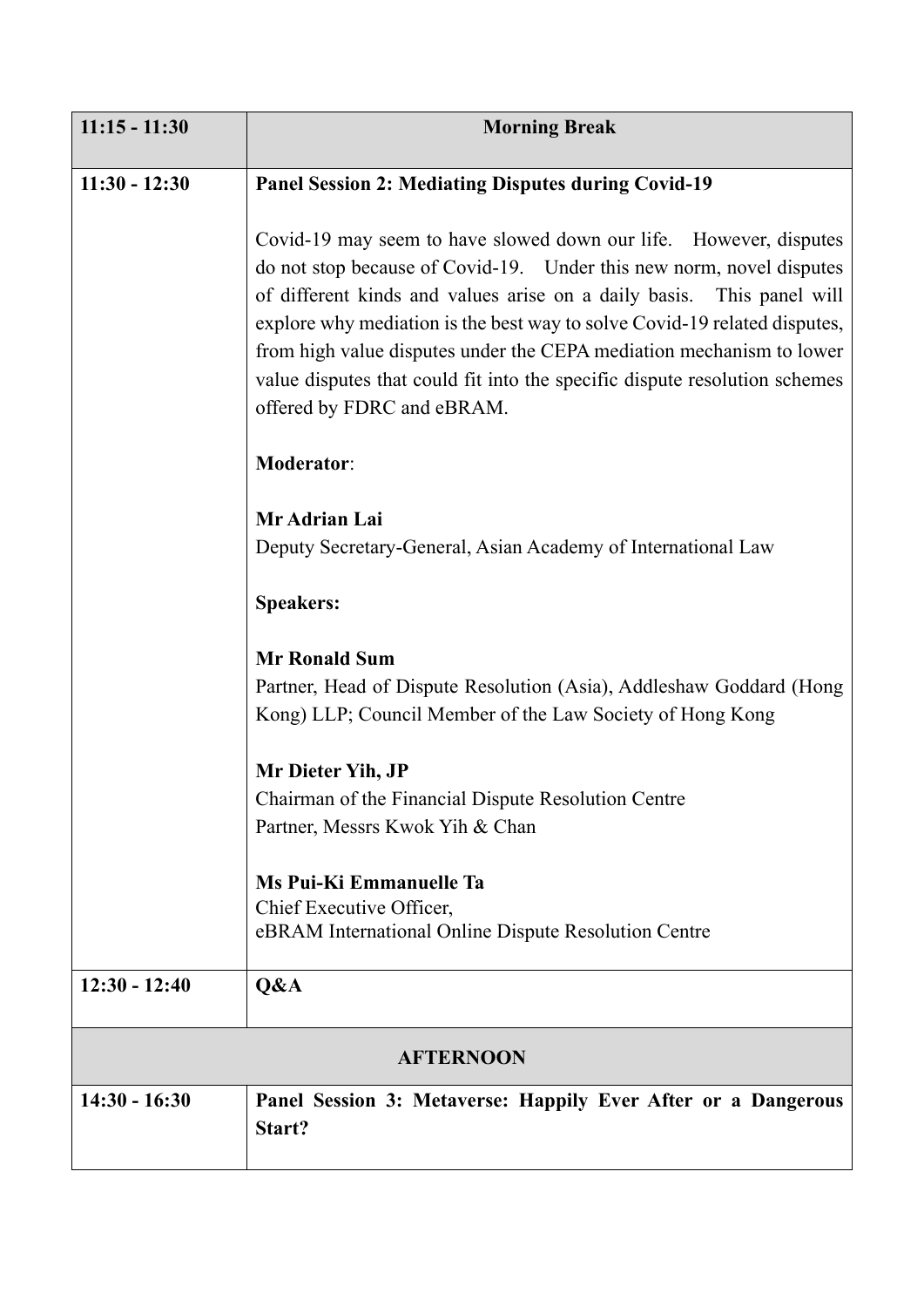Welcome to the Metaverse, where an adventure awaits! In here, you will be surrounded by cryptocurrencies, non-fungible tokens (NFTs), blockchains, initial coin offerings (ICOs) and all sorts of novelties. For your safety and utmost security for this journey, do pay attention to our panel where we will illustrate the possible legal issues behind and what may cause disputes to arise and how mediation may be the most suited means for resolving such disputes. Buckle up and we wish you all an enjoyable journey.

**Keynote Speech**

**Mr Yat Siu** Co-founder & Chairman, Animoca Brands; Founder & CEO, Outblaze

**Panel Discussion**

**Moderator**:

**Mr Nick Chan, MH, JP** Partner, Squire Patton Boggs; Chairman, Hong Kong and Mainland Legal Professional Association

**Speakers:**

**Mr Basil Hwang** Managing Partner of Messrs Hauzen LLP

**Professor Steven Gallagher** Professional Consultant and Professor of Practice in Law, CUHK LAW

**Mr Evan Auyang** Group President, Animoca Brands

**Mr Henry Yu** Principal Partner, Messrs. L&Y Law Office, in association with Henry Yu & Associates; Member, Innotech Committee of the Law Society of Hong Kong